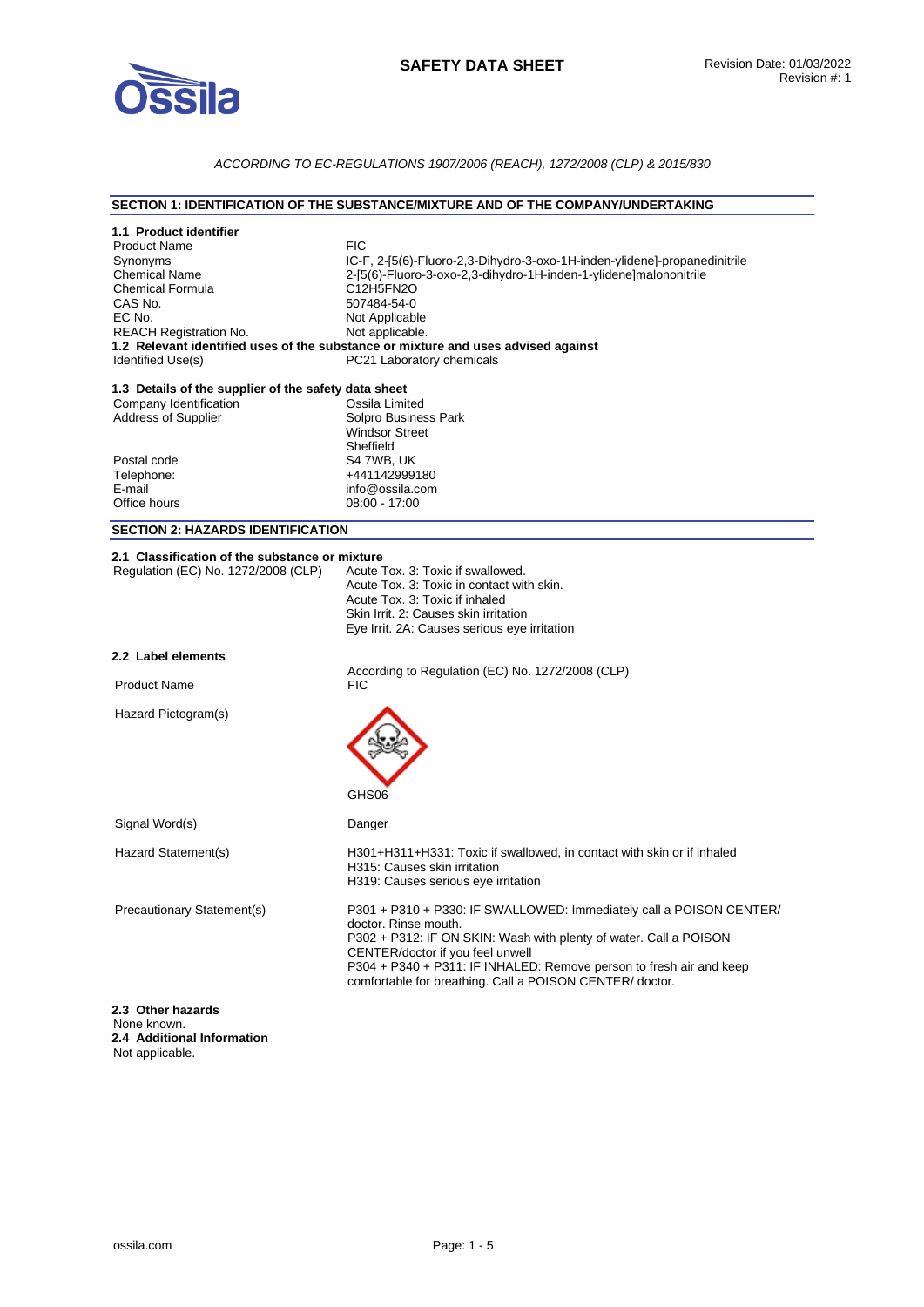

# **SECTION 3: COMPOSITION/INFORMATION ON INGREDIENTS**

| 3.1 Substances<br>Hazardous ingredient(s)                                      | CAS No.                 |                                                                                                                                                      |      |                                                                                       |
|--------------------------------------------------------------------------------|-------------------------|------------------------------------------------------------------------------------------------------------------------------------------------------|------|---------------------------------------------------------------------------------------|
| 2-[5(6)-Fluoro-3-oxo-2,3-dihydro-1H-                                           | 507484-54-0             | EC No.<br>Not Applicable                                                                                                                             | ≤100 | %W/WHazard Statement(s)<br>Acute Tox. 3 H301                                          |
| inden-1-ylidene]malononitrile                                                  |                         |                                                                                                                                                      |      | Acute Tox. 3 H311                                                                     |
|                                                                                |                         |                                                                                                                                                      |      | Acute Tox. 3 H331                                                                     |
|                                                                                |                         |                                                                                                                                                      |      | Skin Irrit. 2 H315                                                                    |
|                                                                                |                         |                                                                                                                                                      |      | Eye Irrit. 2A H319                                                                    |
| 3.2 Mixtures<br>Not applicable.                                                |                         |                                                                                                                                                      |      |                                                                                       |
| <b>SECTION 4: FIRST AID MEASURES</b>                                           |                         |                                                                                                                                                      |      |                                                                                       |
|                                                                                |                         |                                                                                                                                                      |      |                                                                                       |
| 4.1 Description of first aid measures<br>Inhalation                            |                         |                                                                                                                                                      |      |                                                                                       |
|                                                                                |                         |                                                                                                                                                      |      | Remove person to fresh air and keep comfortable for breathing. If not breathing give  |
| <b>Skin Contact</b>                                                            |                         | artificial respiration. Call a POISON CENTER or doctor/physician.<br>Wash with soap and flush with copious amounts of water for at least 15 minutes. |      |                                                                                       |
|                                                                                |                         |                                                                                                                                                      |      | Remove contaminated clothing and shoes. Call a POISON CENTER or                       |
|                                                                                | doctor/physician.       |                                                                                                                                                      |      |                                                                                       |
| Eye Contact                                                                    |                         |                                                                                                                                                      |      | Flush with copious amounts of water for at least 15 minutes. Remove contact           |
|                                                                                |                         |                                                                                                                                                      |      | lenses, if present and easy to do. Continue rinsing. Call a POISON CENTER or          |
|                                                                                | doctor/physician.       |                                                                                                                                                      |      |                                                                                       |
| Ingestion                                                                      |                         |                                                                                                                                                      |      | Immediately call a POISON CENTER or doctor/ physician. Rinse mouth.                   |
| 4.2 Most important symptoms and effects, both acute and delayed                |                         |                                                                                                                                                      |      |                                                                                       |
| 4.3 Indication of any immediate medical attention and special treatment needed |                         |                                                                                                                                                      |      | SECTION 11: Most important symptoms and effects, both acute and delayed               |
|                                                                                | Treat symptomatically.  |                                                                                                                                                      |      |                                                                                       |
|                                                                                |                         |                                                                                                                                                      |      |                                                                                       |
| <b>SECTION 5: FIREFIGHTING MEASURES</b>                                        |                         |                                                                                                                                                      |      |                                                                                       |
|                                                                                |                         |                                                                                                                                                      |      |                                                                                       |
| 5.1 Extinguishing media<br>Suitable Extinguishing media                        |                         |                                                                                                                                                      |      |                                                                                       |
| Unsuitable extinguishing media                                                 |                         | As appropriate for surrounding fire.<br>As appropriate for surrounding fire.                                                                         |      |                                                                                       |
| 5.2 Special hazards arising from the substance or mixture                      |                         |                                                                                                                                                      |      |                                                                                       |
|                                                                                |                         | May decompose in a fire, giving off toxic and irritant vapours.                                                                                      |      |                                                                                       |
| 5.3 Advice for firefighters                                                    |                         |                                                                                                                                                      |      |                                                                                       |
|                                                                                |                         |                                                                                                                                                      |      | Fire fighters should wear complete protective clothing including self-contained       |
|                                                                                | breathing apparatus.    |                                                                                                                                                      |      |                                                                                       |
| <b>SECTION 6: ACCIDENTAL RELEASE MEASURES</b>                                  |                         |                                                                                                                                                      |      |                                                                                       |
|                                                                                |                         |                                                                                                                                                      |      |                                                                                       |
| 6.1 Personal precautions, protective equipment and emergency procedures        |                         |                                                                                                                                                      |      |                                                                                       |
|                                                                                |                         |                                                                                                                                                      |      | Provide adequate ventilation. Wear protective clothing as per section 8.              |
| 6.2 Environmental precautions                                                  |                         |                                                                                                                                                      |      |                                                                                       |
|                                                                                |                         | Avoid release to the environment.                                                                                                                    |      |                                                                                       |
| 6.3 Methods and material for containment and cleaning up                       |                         |                                                                                                                                                      |      |                                                                                       |
|                                                                                |                         |                                                                                                                                                      |      | Sweep up spilled substance but avoid making dust. Use vacuum equipment for            |
|                                                                                |                         | local, state or national legislation.                                                                                                                |      | collecting spilt materials, where practicable. Dispose of contents in accordance with |
| 6.4 Reference to other sections                                                |                         |                                                                                                                                                      |      |                                                                                       |
|                                                                                | See Also Section 8, 13. |                                                                                                                                                      |      |                                                                                       |
|                                                                                |                         |                                                                                                                                                      |      |                                                                                       |
| <b>SECTION 7: HANDLING AND STORAGE</b>                                         |                         |                                                                                                                                                      |      |                                                                                       |
| 7.1 Precautions for safe handling                                              |                         |                                                                                                                                                      |      |                                                                                       |
|                                                                                |                         |                                                                                                                                                      |      | Avoid breathing dust/fume/gas/mist/vapours/spray. Use only in a well-ventilated       |
|                                                                                |                         |                                                                                                                                                      |      | area. Wear protective clothing as per section 8. Wash hands thoroughly after          |
|                                                                                | handling.               |                                                                                                                                                      |      |                                                                                       |
| 7.2 Conditions for safe storage, including any incompatibilities               |                         |                                                                                                                                                      |      |                                                                                       |
|                                                                                |                         |                                                                                                                                                      |      | Store in a well-ventilated place. Keep container tightly closed. Store locked up.     |
| Storage temperature                                                            | Ambient.                |                                                                                                                                                      |      |                                                                                       |
| Storage life                                                                   |                         | Stable under normal conditions.                                                                                                                      |      |                                                                                       |
| Incompatible materials                                                         | None known.             |                                                                                                                                                      |      |                                                                                       |
| 7.3 Specific end use(s)                                                        |                         |                                                                                                                                                      |      |                                                                                       |
|                                                                                |                         | Not known. See Section: 1.2.                                                                                                                         |      |                                                                                       |
| <b>SECTION 8: EXPOSURE CONTROLS/PERSONAL PROTECTION</b>                        |                         |                                                                                                                                                      |      |                                                                                       |
|                                                                                |                         |                                                                                                                                                      |      |                                                                                       |

#### **8.1 Control parameters**

8.1.1 Occupational Exposure Limits

No occupational exposure limit assigned.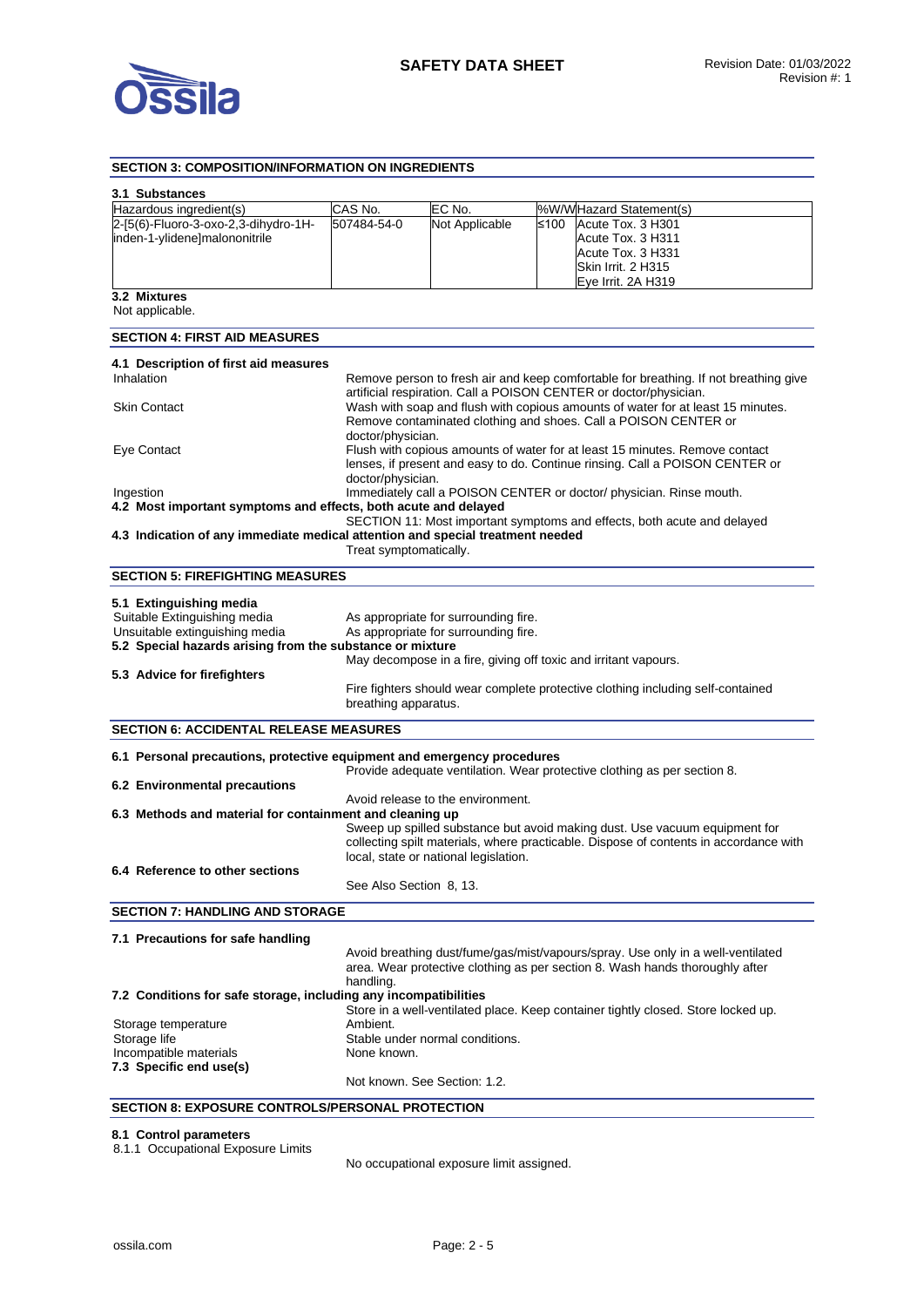

| <b>Occupational Exposure Limits</b>                                         |         |                                                                        |                                                                                 |                           |      |
|-----------------------------------------------------------------------------|---------|------------------------------------------------------------------------|---------------------------------------------------------------------------------|---------------------------|------|
| SUBSTANCE.                                                                  | CAS No. |                                                                        | LTEL (8 hr TWA LTEL (8 hr TWA STEL (ppm)                                        | STEL (mg/m <sup>3</sup> ) | Note |
|                                                                             |         | ppm)                                                                   | mg/mª)                                                                          |                           |      |
|                                                                             |         |                                                                        |                                                                                 |                           |      |
| Region<br>Source<br>EU<br>EU Occupational Exposure Limits<br>United Kingdom |         | UK Workplace Exposure Limits EH40/2005 (Third edition, published 2018) |                                                                                 |                           |      |
| 8.2 Exposure controls<br>8.2.1. Appropriate engineering controls            |         | purposes should be present.                                            | Ensure adequate ventilation. A washing facility/water for eye and skin cleaning |                           |      |
| 8.2.2. Personal protection equipment                                        |         |                                                                        |                                                                                 |                           |      |
| Eye Protection                                                              |         |                                                                        | Wear eye protection with side protection (EN166).                               |                           |      |
| Skin protection                                                             |         |                                                                        | Wear protective clothing and gloves: Impervious gloves (EN 374).                |                           |      |
| Respiratory protection                                                      |         |                                                                        | A suitable mask with filter type A (EN14387 or EN405) may be appropriate.       |                           |      |
| Thermal hazards                                                             |         | None known.                                                            |                                                                                 |                           |      |
| 8.2.3. Environmental Exposure Controls Avoid release to the environment.    |         |                                                                        |                                                                                 |                           |      |
| <b>SECTION 9: PHYSICAL AND CHEMICAL PROPERTIES</b>                          |         |                                                                        |                                                                                 |                           |      |
| 9.1 Information on basic physical and chemical properties                   |         |                                                                        |                                                                                 |                           |      |
| Appearance                                                                  |         | Solid: Powder/Crystals.                                                |                                                                                 |                           |      |
|                                                                             |         | Colour: Off-White.                                                     |                                                                                 |                           |      |
| Odour                                                                       |         | Not known.                                                             |                                                                                 |                           |      |
| Odour threshold                                                             |         | Not known.                                                             |                                                                                 |                           |      |
| рH                                                                          |         | Not known.                                                             |                                                                                 |                           |      |
| Melting point/freezing point                                                |         | Not known.                                                             |                                                                                 |                           |      |
| Initial boiling point and boiling range                                     |         | Not known.                                                             |                                                                                 |                           |      |
| Flash Point                                                                 |         | Not known.                                                             |                                                                                 |                           |      |
| Evaporation rate                                                            |         | Not known.                                                             |                                                                                 |                           |      |
| Flammability (solid, gas)                                                   |         | Not known.                                                             |                                                                                 |                           |      |
| Upper/lower flammability or explosive<br>limits                             |         | Not known.                                                             |                                                                                 |                           |      |
| Vapour pressure                                                             |         | Not known.                                                             |                                                                                 |                           |      |
| Vapour density                                                              |         | Not known.                                                             |                                                                                 |                           |      |
| Density (g/ml)                                                              |         | Not known.                                                             |                                                                                 |                           |      |
| Relative density                                                            |         | Not known.                                                             |                                                                                 |                           |      |
| Solubility(ies)                                                             |         | Solubility (Water): Not known.<br>Solubility (Other): Not known.       |                                                                                 |                           |      |
| Partition coefficient: n-octanol/water                                      |         | Not known.                                                             |                                                                                 |                           |      |
| Auto-ignition temperature                                                   |         | Not known.                                                             |                                                                                 |                           |      |
| Decomposition Temperature (°C)                                              |         | Not known.                                                             |                                                                                 |                           |      |
| Viscosity                                                                   |         | Not known.                                                             |                                                                                 |                           |      |
| <b>Explosive properties</b>                                                 |         | Not known.                                                             |                                                                                 |                           |      |
| Oxidising properties                                                        |         | Not known.                                                             |                                                                                 |                           |      |
| 9.2 Other information                                                       | None.   |                                                                        |                                                                                 |                           |      |
| <b>SECTION 10: STABILITY AND REACTIVITY</b>                                 |         |                                                                        |                                                                                 |                           |      |
|                                                                             |         |                                                                        |                                                                                 |                           |      |

**10.1 Reactivity** 

None anticipated.

**10.2 Chemical Stability** 

**10.3 Possibility of hazardous reactions** 

Stable under normal conditions.

Not known.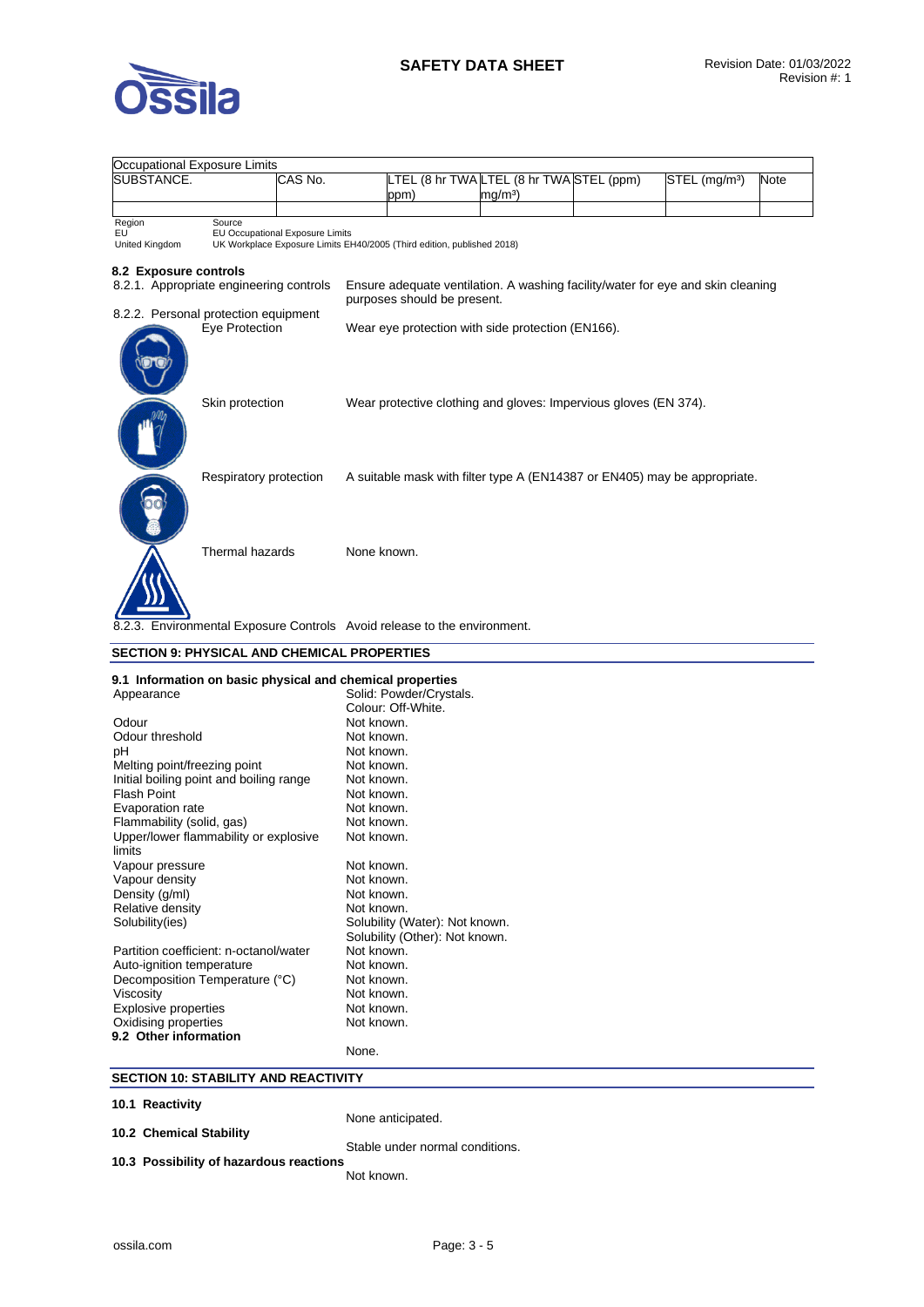

| 10.4 Conditions to avoid                                 |                                                                                      |
|----------------------------------------------------------|--------------------------------------------------------------------------------------|
| 10.5 Incompatible materials                              | Not known.                                                                           |
|                                                          | Not known.                                                                           |
| 10.6 Hazardous decomposition products                    |                                                                                      |
|                                                          | No hazardous decomposition products known.                                           |
| <b>SECTION 11: TOXICOLOGICAL INFORMATION</b>             |                                                                                      |
| 11.1 Information on toxicological effects                |                                                                                      |
| Acute toxicity - Ingestion                               | No data available.                                                                   |
| Acute toxicity - Skin Contact                            | No data available.                                                                   |
| Acute toxicity - Inhalation                              | No data available.                                                                   |
| Skin corrosion/irritation                                | No data available.                                                                   |
| Serious eye damage/irritation<br>Skin sensitization data | No data available.<br>No data available.                                             |
| Respiratory sensitization data                           | No data available.                                                                   |
| Germ cell mutagenicity                                   | No data available.                                                                   |
| Carcinogenicity                                          | No data available.                                                                   |
| Reproductive toxicity                                    | No data available.                                                                   |
| Lactation                                                | No data available.                                                                   |
| STOT - single exposure                                   | No data available.                                                                   |
| STOT - repeated exposure                                 | No data available.                                                                   |
| Aspiration hazard                                        | No data available.                                                                   |
| 11.2 Other information                                   |                                                                                      |
|                                                          | Not known.                                                                           |
| <b>SECTION 12: ECOLOGICAL INFORMATION</b>                |                                                                                      |
|                                                          |                                                                                      |
| 12.1 Toxicity                                            |                                                                                      |
|                                                          | No data available.                                                                   |
| Toxicity - Aquatic invertebrates                         | Not known.                                                                           |
| Toxicity - Fish                                          | Not known.                                                                           |
| Toxicity - Algae<br>Toxicity - Sediment Compartment      | Not known.<br>Not known.                                                             |
| Toxicity - Terrestrial Compartment                       | Not known.                                                                           |
| 12.2 Persistence and Degradation                         |                                                                                      |
|                                                          | Not known.                                                                           |
| 12.3 Bioaccumulative potential                           |                                                                                      |
|                                                          | Not known.                                                                           |
| 12.4 Mobility in soil                                    |                                                                                      |
|                                                          | Not known.                                                                           |
| 12.5 Results of PBT and vPvB assessment                  |                                                                                      |
| 12.6 Other adverse effects                               | Not known.                                                                           |
|                                                          | Not known.                                                                           |
|                                                          |                                                                                      |
| <b>SECTION 13: DISPOSAL CONSIDERATIONS</b>               |                                                                                      |
| 13.1 Waste treatment methods                             |                                                                                      |
|                                                          | Dispose of contents in accordance with local, state or national legislation. Recycle |
|                                                          | only completely emptied packaging. Normal disposal is via incineration operated by   |
|                                                          | an accredited disposal contractor. Send to a licensed recycler, reclaimer or         |
|                                                          | incinerator.                                                                         |
| 13.2 Additional Information                              |                                                                                      |
|                                                          | Disposal should be in accordance with local, state or national legislation.          |
| <b>SECTION 14: TRANSPORT INFORMATION</b>                 |                                                                                      |
| 14.1 UN number                                           |                                                                                      |
| UN No.                                                   | 2811                                                                                 |
| 14.2 UN proper shipping name                             |                                                                                      |
| UN proper shipping name                                  | Toxic solid, organic, n.o.s. (2-[5(6)-Fluoro-3-oxo-2,3-dihydro-1H-inden-1-           |
|                                                          | ylidene]malononitrile)                                                               |
| 14.3 Transport hazard class(es)                          |                                                                                      |
| ADR/RID                                                  | 6.1                                                                                  |
| <b>IMDG</b>                                              | 6.1                                                                                  |
| <b>IATA</b>                                              | 6.1                                                                                  |
| 14.4 Packing group                                       |                                                                                      |
| Packing group                                            | Ш                                                                                    |
| 14.5 Environmental hazards                               |                                                                                      |
| Environmental hazards                                    | Not classified as a Marine Pollutant.                                                |